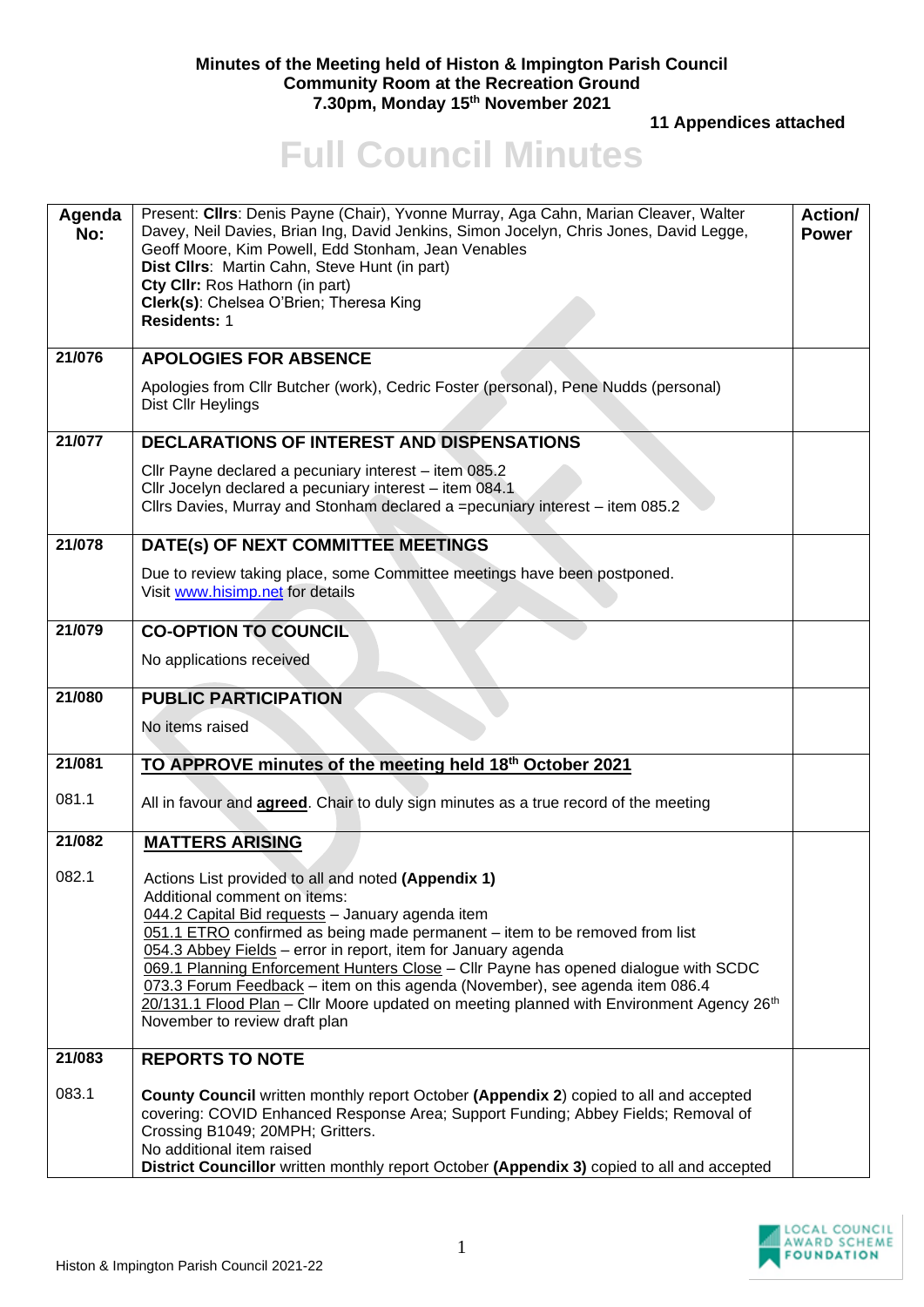|        | covering: Local Plan; COVID; "Golden Number"; Community Led Plans; GCP Travel                                                                                                                                                                                                                                                        |              |
|--------|--------------------------------------------------------------------------------------------------------------------------------------------------------------------------------------------------------------------------------------------------------------------------------------------------------------------------------------|--------------|
|        | Consultation; Flagship Homes; Children and Young People's Grants; Christmas Market in<br>Cambourne 5 <sup>th</sup> December                                                                                                                                                                                                          |              |
|        | Additional discussion on:                                                                                                                                                                                                                                                                                                            |              |
|        | Local Plan Consultations - members wished to thank SCDC for the offer of support<br>for facilitating Local Plan events                                                                                                                                                                                                               |              |
|        | Thermal Imaging Camera Loans - scheme has now started                                                                                                                                                                                                                                                                                |              |
| 083.2  | Clerk's Report written report provided to all and accepted (Appendix 4). No additional items<br>raised                                                                                                                                                                                                                               |              |
| 083.3  | Chairman's Report written report provided to all and accepted (Appendix 5). No additional<br>items raised. Members expressed support for Chair to write to Firs House to express thanks<br>for looking after the health of residents.                                                                                                | <b>DWP</b>   |
| 21/084 | <b>TO ACCEPT Committee Reports</b>                                                                                                                                                                                                                                                                                                   |              |
| 084.1  | Planning Committee - draft minutes 2 <sup>nd</sup> November provided to all and accepted. Next<br>meetings due 23 <sup>rd</sup> November, 14th December.                                                                                                                                                                             |              |
|        | Cllr Jocelyn declared a pecuniary interest and took no part in the discussion or vote                                                                                                                                                                                                                                                |              |
|        | Land East of Impington – paper provided to all (Appendix 6) outlining proposed actions. Cllr<br>Moore verbally briefed Council on the proactive campaign to encourage the community to<br>respond to the Local Plan consultation.<br>Discussion covered:                                                                             |              |
|        | Need for leaflet to be neutral and informative<br>Clearly quote Parish Council position<br>$\qquad \qquad \blacksquare$                                                                                                                                                                                                              |              |
|        | Wording of leaflet to be drafted and passed by Office prior to publication<br>$\qquad \qquad \blacksquare$                                                                                                                                                                                                                           |              |
|        | Community engagement exercise                                                                                                                                                                                                                                                                                                        |              |
|        | Caution expressed to not over use volunteer delivery network<br>Proposed Cllr Moore, seconded Cllr Cahn, 8 in favour, 3 against 2 abstentions, motion                                                                                                                                                                                |              |
|        | carried and approved                                                                                                                                                                                                                                                                                                                 |              |
| 084.2  | Finance & Assets Committee - draft minutes 25 <sup>th</sup> October provided to all and accepted.<br>Next meetings due 6 <sup>th</sup> December, 10 <sup>th</sup> January 2022                                                                                                                                                       |              |
| 084.3  | Recreation Committee to agree to purchase new sprayer. Paper provided to all outlining<br>three quotes and recommendation from Head Groundsman to purchase Evensprey from<br>Pitchcare to value of £966.10 + VAT. Delegations to be reviewed to include provision to<br>purchase ground machinery necessary to undertake daily tasks | <b>Clerk</b> |
| 084.4  | Highways Committee election of Committee Chair noting resignation of Cllr Murray. Cllr<br>Murray proposed Cllr Jones, seconded Cllr Stonham, all in favour and accepted. Cllr Jones<br>elected as Highways Committee Chair                                                                                                           |              |
| 21/085 | TO RECEIVE FINANCE & ADMINISTRATION REPORT (Appendix 7)                                                                                                                                                                                                                                                                              |              |
|        | Cllrs Payne, Murray, Stonham and Davies all declared pecuniary interest and left the<br>meeting. In the absence of the Chair all agreed Cllr Jones to Chair for this item.                                                                                                                                                           |              |
| 085.1  | RFO report provided to all including delegated payments, noted                                                                                                                                                                                                                                                                       |              |
| 085.2  | Approve payment of outstanding accounts - Proposed Cllr Ing, seconded Cllr Moore, all in<br>favour and agreed                                                                                                                                                                                                                        |              |
| 085.3  | Amounts paid in noted                                                                                                                                                                                                                                                                                                                |              |
| 085.4  | Receipt of letter of resignation from Internal Auditor. Clerk to formally write and thank Mr<br>Parish on behalf of Council                                                                                                                                                                                                          | <b>Clerk</b> |
|        | Cllrs Payne, Murray, Stonham and Davies returned to the meeting                                                                                                                                                                                                                                                                      |              |
| 21/086 | <b>Other Matters</b>                                                                                                                                                                                                                                                                                                                 |              |
| 086.1  | Vision, Mission & Restructure review and approve Five Governing Terms of Reference for<br>all Council forums. Paper provided to all (Appendix 8)<br>Cllr Murray outlined two changes to the wording following feedback, point 5 to read:                                                                                             |              |
|        |                                                                                                                                                                                                                                                                                                                                      |              |

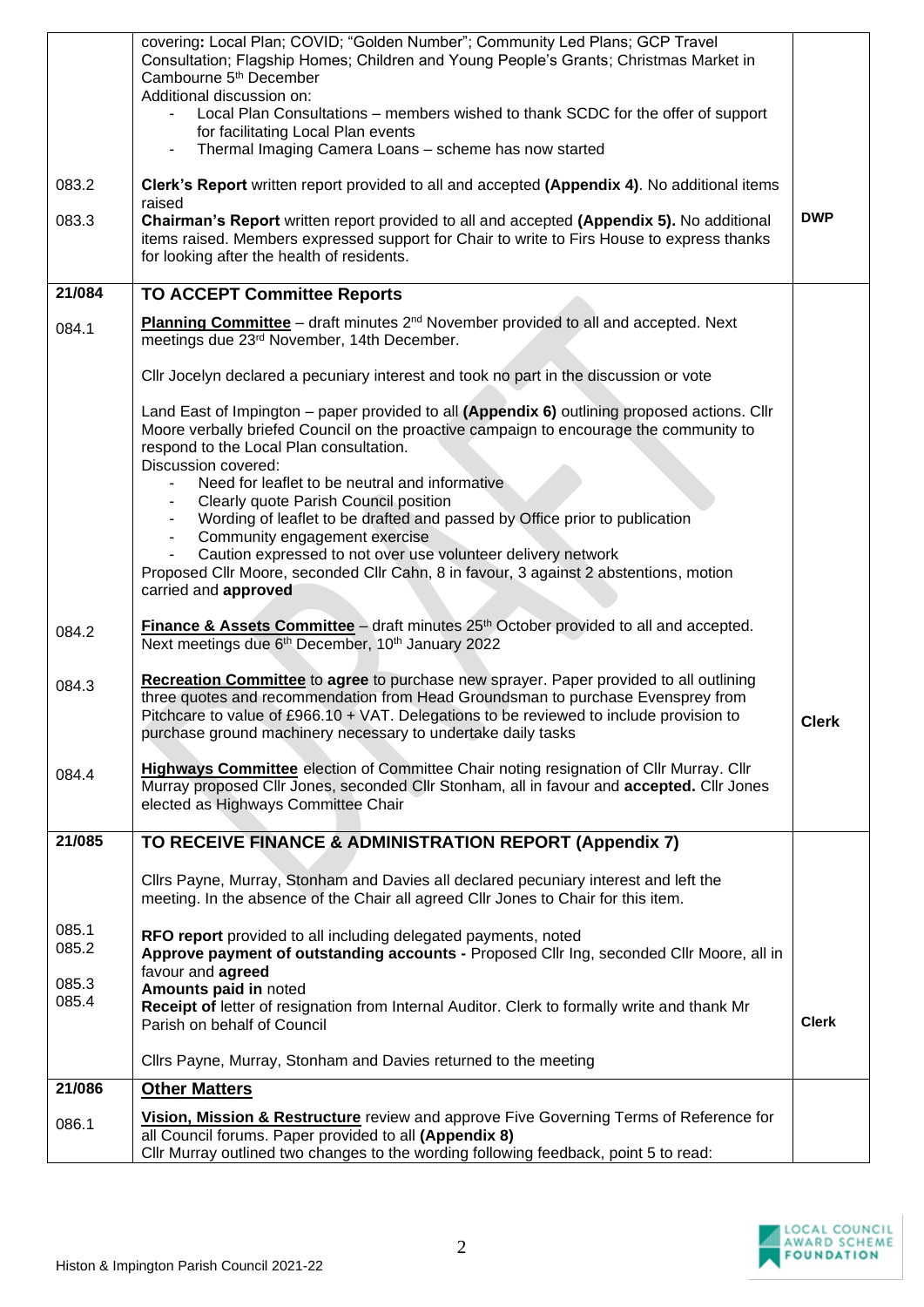|       | To lead and empower Council and Staff Teams to successful delivery of our plans, projects<br>and tasks<br>Additional discussion covered:<br>Task & Finish Group to be extended to include anyone who wants to take part<br>Key Committee Chairs take part                                                                                                                                              |  |
|-------|--------------------------------------------------------------------------------------------------------------------------------------------------------------------------------------------------------------------------------------------------------------------------------------------------------------------------------------------------------------------------------------------------------|--|
|       | Working Party meeting essential to draft Terms of Reference for presentation to<br>Council in January<br>Setting a firm deadline is essential<br>Proposed Cllr Jones, seconded Cllr Jenkins all in favour and accepted                                                                                                                                                                                 |  |
| 086.2 | Website Task & Finish paper provided to all (Appendix 9) detailing request and costings to<br>Council to:                                                                                                                                                                                                                                                                                              |  |
|       | 1. To authorise a budget and purchase of up to £1800 for new website, and for archive and<br>compliance current Hisimp.net website.                                                                                                                                                                                                                                                                    |  |
|       | 2. To authorise the purchase of a new domain of hisimp-pc.gov.uk with a budget of £150<br>exc VAT (ongoing cost per year of £60 exc VAT).                                                                                                                                                                                                                                                              |  |
|       | Cllr Stonham confirmed HIPC.gov.uk would not be allowed within the rules of domain so<br>Hisimp-pc.gov.uk would be the domain name should Council proceed. Noting £300 annual<br>support fee includes automated updates to support accessibility requirements.<br>Proposed Cllr Stonham, seconded Cllr Venables, all in favour and approved.                                                           |  |
| 086.3 | Further Review of Microsoft Office 365 - paper provided to all (Appendix 10) detailing<br>request and costings to Council to:                                                                                                                                                                                                                                                                          |  |
|       | 1. Authorise a budget of £200 for this group to be used if required for external professional<br>IT advice.                                                                                                                                                                                                                                                                                            |  |
|       | 2. Set a preliminary budget of £3,000 to be included in the budget review for the coming<br>council year for the Microsoft 365 subscription service and associated support.                                                                                                                                                                                                                            |  |
|       | 3. Task and Finish Group to continue to review the capabilities, use and associated policies /<br>user guidelines for adoption of MS-365 with a goal to present at the January Full Council<br>meeting. This review is subject to availability and will include members of the Office team.                                                                                                            |  |
|       | CIIr Jenkins outlined to Council the impact of the financial commitment to Council being 1%<br>on the precept and need for document to outline the problem that implementing this software<br>is solving. Communication and understanding ways of working of the Office team required<br>going forward.                                                                                                |  |
|       | CIIr Jones confirmed £3,000 included vendor costs but does not include Council Officer time<br>for implementation. Time for Staff and Councillor training required on implementation. Clerk<br>requested consideration on timing of implementation noting budgeting/precept and December<br>newsletter priority in the Office.<br>Proposed Cllr Jones, seconded Cllr Stonham all in favour and agreed. |  |
| 086.4 | Histon & Impington Forum to approve formation of a Task and Finish Group to work with<br>Councillors and village organisations to organise an inaugural test meeting of a Histon and<br>Impington Forum in March 2022. Cllr Ing drafted paper and provided to all (Appendix 11).<br>Discussion covered:                                                                                                |  |
|       | Potential to cause confusion noting Committee Governing Terms of Reference<br>includes community consultation<br>Opportunity for organisations to learn about each other                                                                                                                                                                                                                               |  |
|       | Need to be focussed<br>Platform to assist Committees in engagement<br>Cllrs Murray, Cahn, Powell and Ing expressed interest in Task & Finish Group<br>Membership                                                                                                                                                                                                                                       |  |
|       | Proposed Cllr Ing, seconded Cllr Jocelyn. 9 in favour, 3 against, 2 abstentions                                                                                                                                                                                                                                                                                                                        |  |
| 086.5 | Youth Shelter at School Hill - complaints received of anti-social behaviour, to consider                                                                                                                                                                                                                                                                                                               |  |